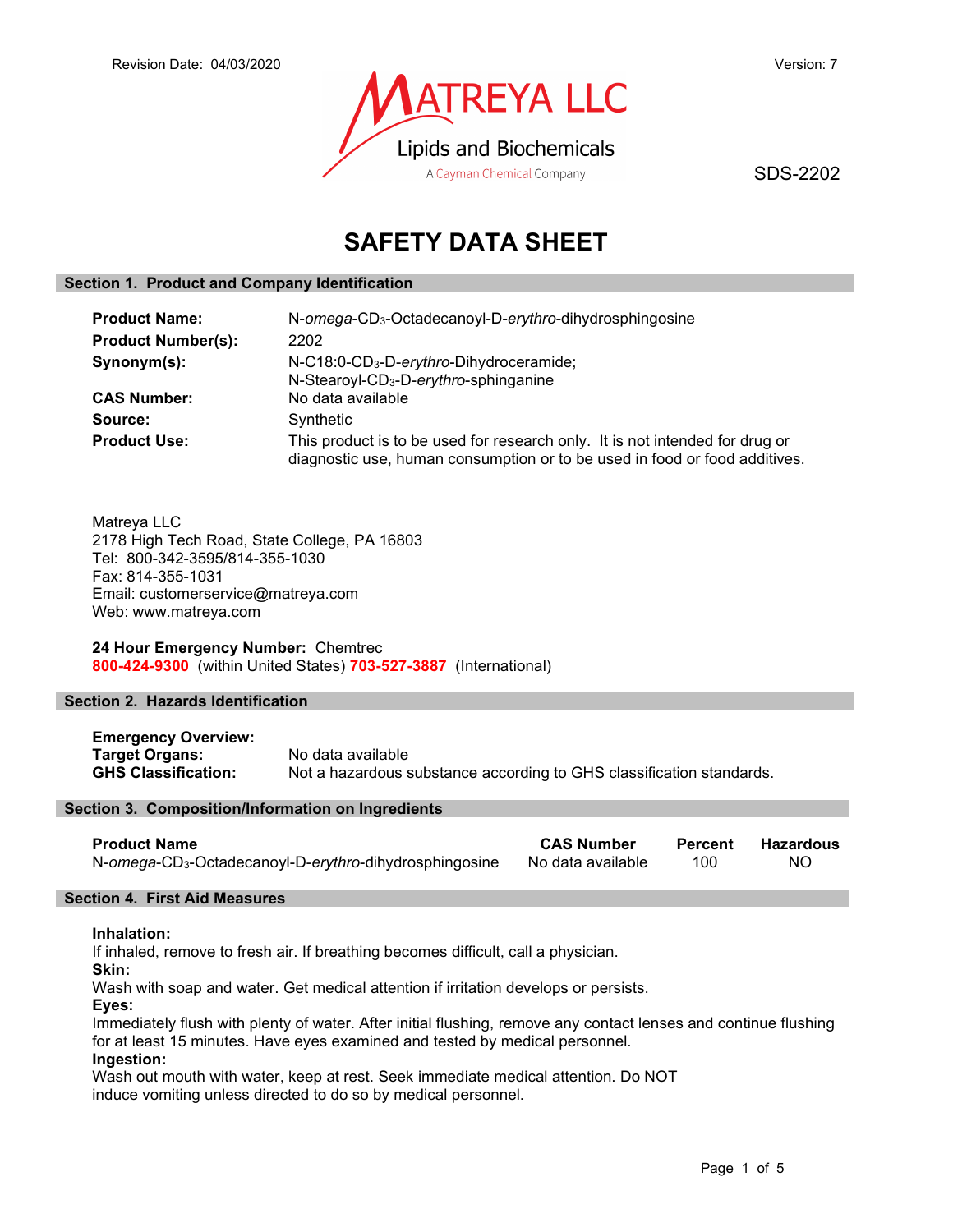## Section 5. Fire Fighting Measures

#### Suitable extinguishing media:

Use dry chemical, alcohol-resistant appropriate foam, carbon dioxide, or water spray. Specific hazards arising from the chemical: No data available Special protective actions for fire fighters: No data available Special protective equipment for fire fighters: Wear breathing apparatus and use water spray to keep fire-exposed containers cool.

#### Section 6. Accidental Release Measures

#### Personal precautions:

Wear appropriate personal protective equipment. After contact with skin, wash immediately with plenty of water.

Environmental precautions:

Do not let product enter drains.

## Methods and Materials for containment and cleaning up:

Sweep up and keep in suitable, closed container for disposal.

## Section 7. Handling and Storage

#### Precautions for safe handling:

Avoid contact with eyes, skin or clothing. Do not ingest. Use only with adequate ventilation. Keep sealed when not in use. Wear appropriate personal protective equipment.

## Conditions for safe storage, including incompatibilities:

Recommended storage temperature: -20°C. Keep container tightly closed in a dry and well-ventilated place.

#### Section 8. Exposure Controls/Personal Protection

This product contains no substances with occupational exposure limit values.

## Engineering Controls:

No specific ventilation required.

# Personal Protective Equipment:

# Respiratory protection:

Respiratory protection is not required. Where protection from nuisance levels of dusts are desired, use type N95 (US) or type P1 (EN 143) dust masks. Use respirators and components tested and approved under appropriate government standards such as NIOSH (US) or CEN (EU).

#### Hand protection:

For prolonged or repeated contact use protective gloves. Recommended: Nitrile rubber Eye protection:

Safety eyewear should be worn at all times to avoid exposure to liquid splashes, mists, or dusts. Recommended: Safety glasses with side shields or goggles.

#### Skin protection:

Protective clothing should be selected specifically for the working place, depending on concentration and quantity of the hazardous substances handled. Recommended: Lab coat

#### Section 9. Physical and Chemical Properties

Appearance: Solid Odor: No data available pH: No data available Melting/Freezing point: No data available

No data available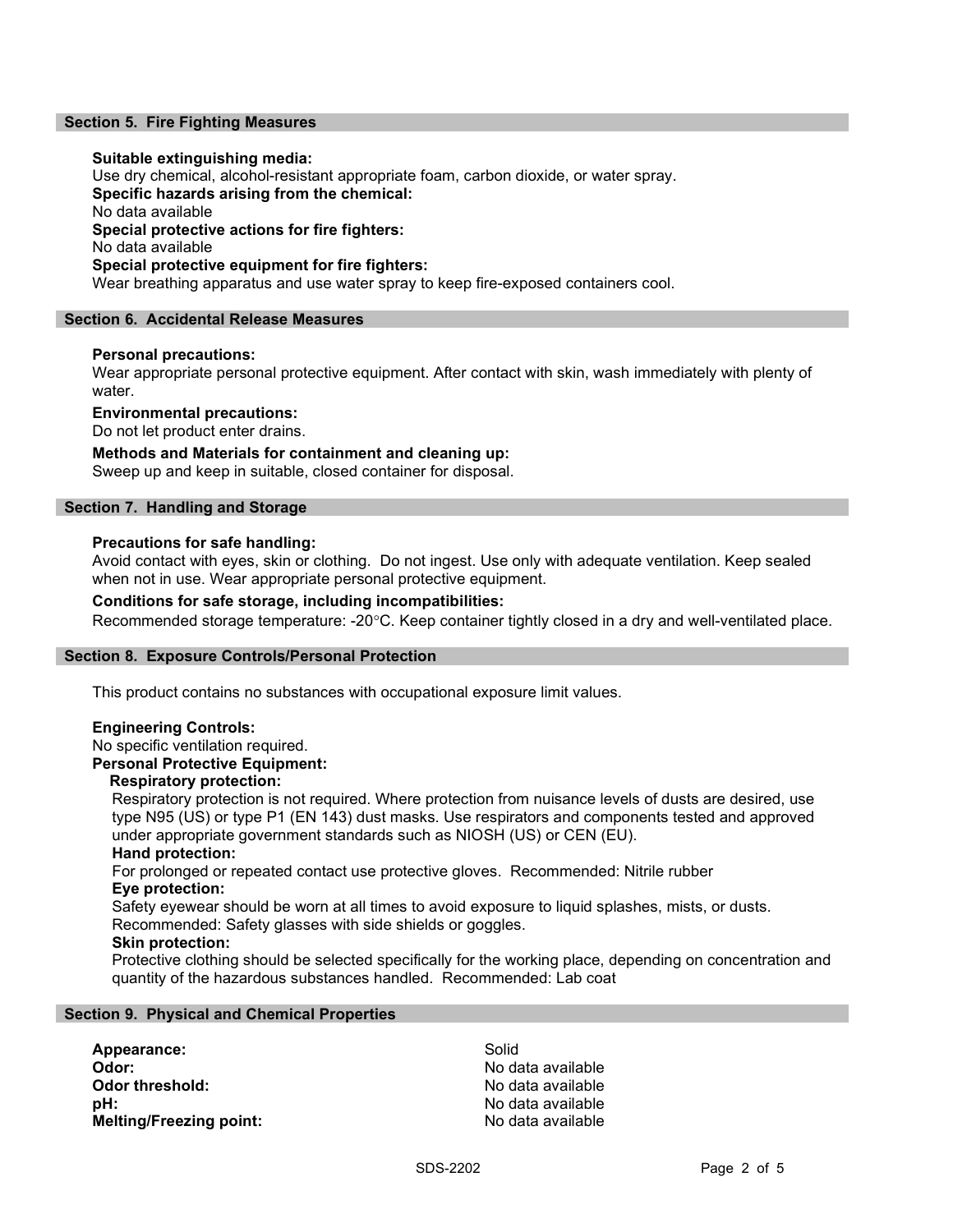Initial boiling point and boiling range: No data available Flash point: No data available Evaporation rate: Flammability (solid, gas): No data available Upper/Lower flammability or explosive limit: No data available **Vapor pressure:** No data available values and the values of the values of the values of the values of the values of the values of the values of the values of the values of the values of the values of the values of the val Vapor density: No data available Relative density:<br>
Solubility (ies):<br>
Solubility (ies):<br>
No data available<br>
Hot ethanol; DMF

Partition coefficient (n-octanol/water): Auto-ignition temperature: No data available Decomposition temperature: No data available **Viscosity:** No data available Molecular formula: C36H70D3NO3 Molecular weight: 571

Hot ethanol; DMF; DMSO; chloroform/methanol, 2:1

#### Section 10. Stability and Reactivity

#### Reactivity:

Stable under recommended storage conditions.

Chemical stability: Stable under recommended storage conditions.

Possibility of hazardous reaction: No data available

Conditions to avoid: No data available

Incompatible materials: No data available

Hazardous decomposition products: No data available

## Section 11. Toxicological Information

Acute toxicity:

No data available

Skin corrosion / irritation: No data available

Serious eye damage / irritation:

No data available Respiratory or skin sensitization:

No data available

Germ cell mutagenicity: No data available

## Carcinogenicity:

No component of this product present at levels greater than or equal to 0.1% is identified as a carcinogen or potential carcinogen by IARC, ACGIH, NTP or OSHA.

Reproductive toxicity: No data available

Specific target organ toxicity - single exposure: No data available

Specific target organ toxicity - repeated exposure: No data available

Aspiration hazard: No data available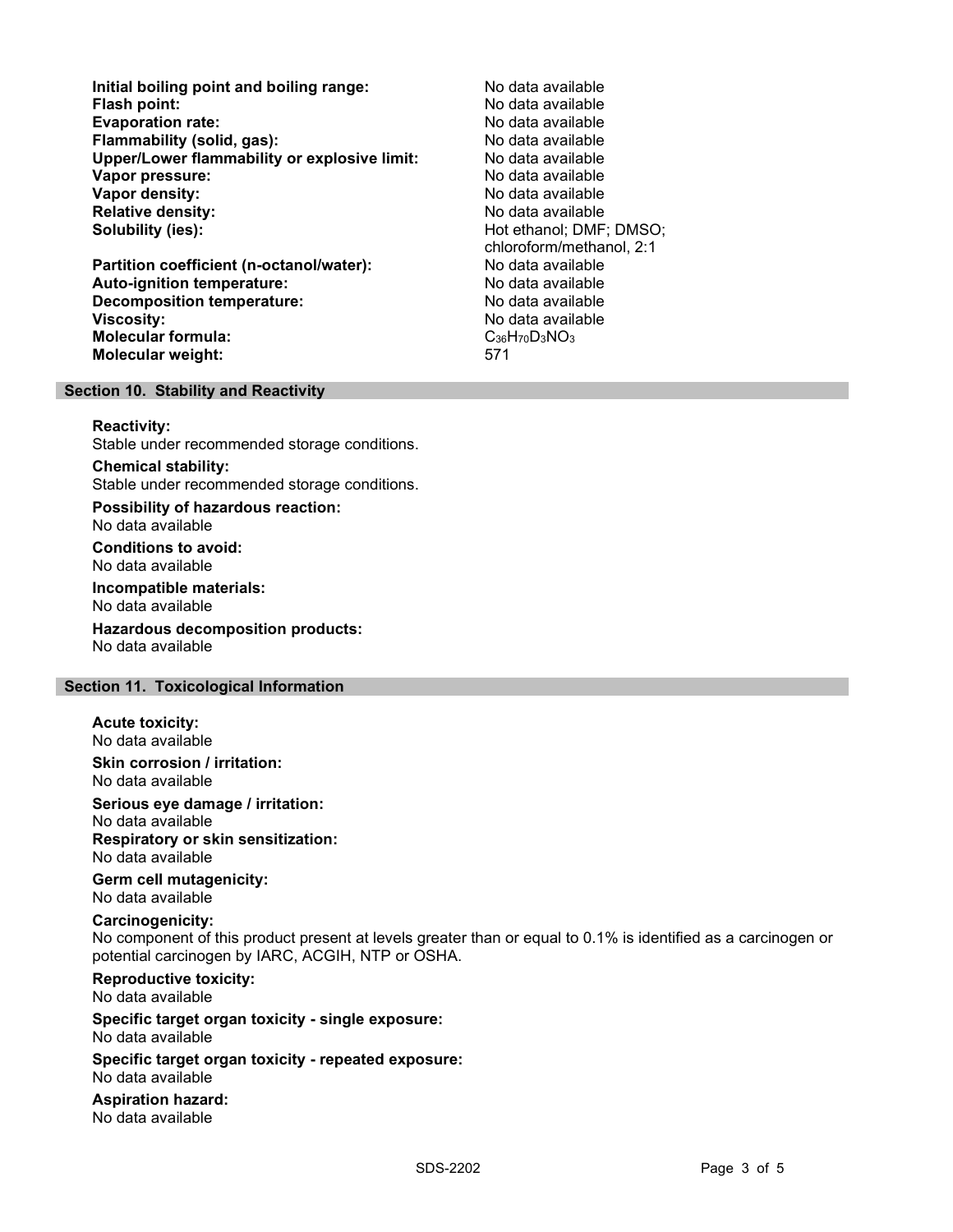#### Section 12. Ecological Information

#### Toxicity:

No ecological data available for this product. Persistence and degradability: No data available Bioaccumulative potential: No data available

Bioaccumulation: No data available

Mobility in soil: No data available Other adverse effects:

No data available

## Section 13. Disposal Consideration

#### Disposal methods:

Observe all federal, state and local environmental regulations.

#### Section 14. Transportation Information

| DOT (US)<br><b>UN Number:</b>                       | Not dangerous goods |
|-----------------------------------------------------|---------------------|
| <b>Land Transport ADR/RID</b><br><b>UN Number:</b>  | Not dangerous goods |
| <b>Maritime Transport IMDG</b><br><b>UN Number:</b> | Not dangerous goods |
| <b>Air Transport ICAO/IATA</b><br><b>UN Number:</b> | Not dangerous goods |

# Section 15. Regulatory Information

 Product Name CAS Number N-omega-CD<sub>3</sub>-Octadecanoyl-D-erythro-dihydrosphingosine No data available

#### SARA 302 Components:

No chemicals in this material are subject to the reporting requirements of SARA Title III, Section 302.

### SARA 313 Components:

This material does not contain any chemical components with known CAS numbers that exceed the threshold (De Minimis) reporting levels established by SARA Title III, Section 313.

#### SARA 311/312 Hazards:

No 311/312 SARA Hazards

#### California Prop. 65 Components:

This product does not contain any chemicals known to State of California to cause cancer, birth, or any other reproductive defects.

#### DSL/NDSL status:

This product contains the following components that are not on the Canadian DSL nor NDSL lists.